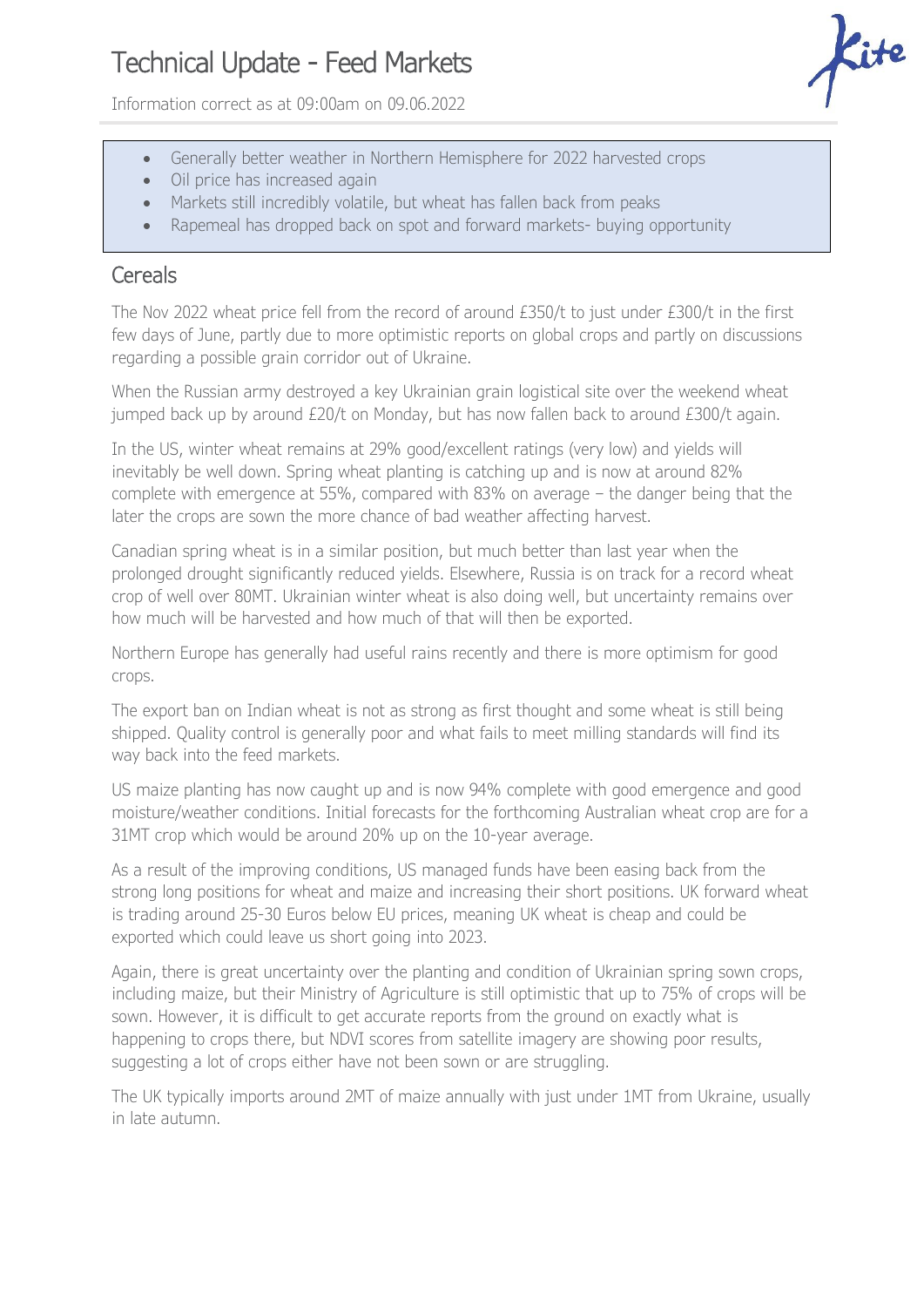

The Chicago wheat premium over maize has eased but is still at a near record \$120/t, below left. Latest estimates of global wheat production this year, below right, show that despite everything, global production is not looking much different to previous years.



With better weather generally around the world and pressure increasing as we get closer to northern hemisphere harvest, prices could ease back, particularly if more discussions occur on the possible export of the 20MT of grain stuck in the Ukraine.

CRM advice is to keep an eye on price trends and increase from 50-60% for next season to 60- 70% when opportunities occur below £300/t.

## Oilseeds

Brent crude oil price has increased again from around \$100/barrel a month ago to around \$125/barrel now and this is driving vegetable oil demand and prices.

After a slow start US soya planting is now going well with around 80% complete. Emergence and ongoing weather forecasts are good. US soya export sales have been strong at around 60MT and well ahead of original expectations, but this does mean the outlook for ending stocks is even tighter.

Indonesia have relaxed their export ban on palm oil and exports are getting under way again.

With high crude prices and very strong demand EU oilseed rape continues to run at around 300 Euros/t above last year's levels.